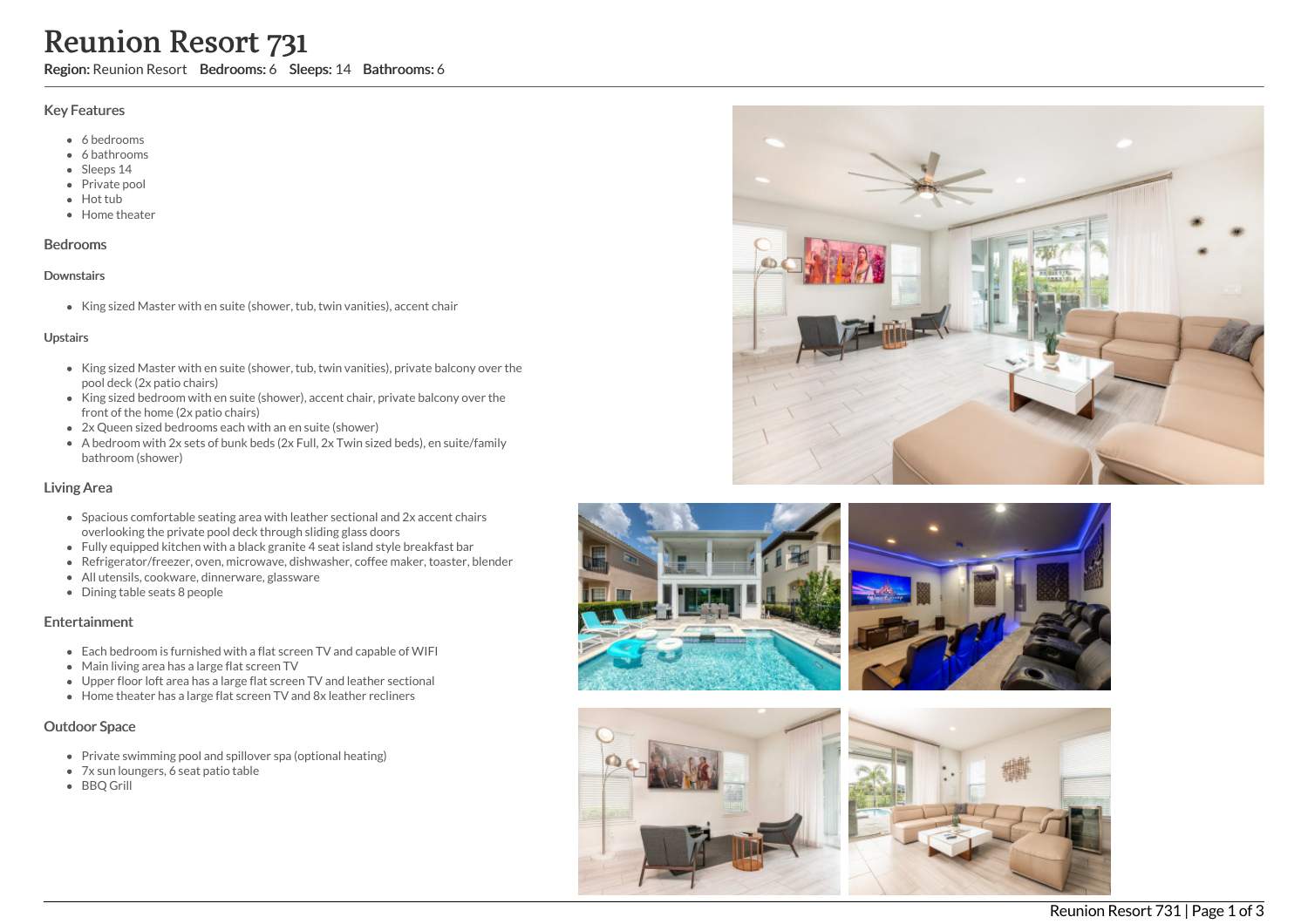

 $-64$